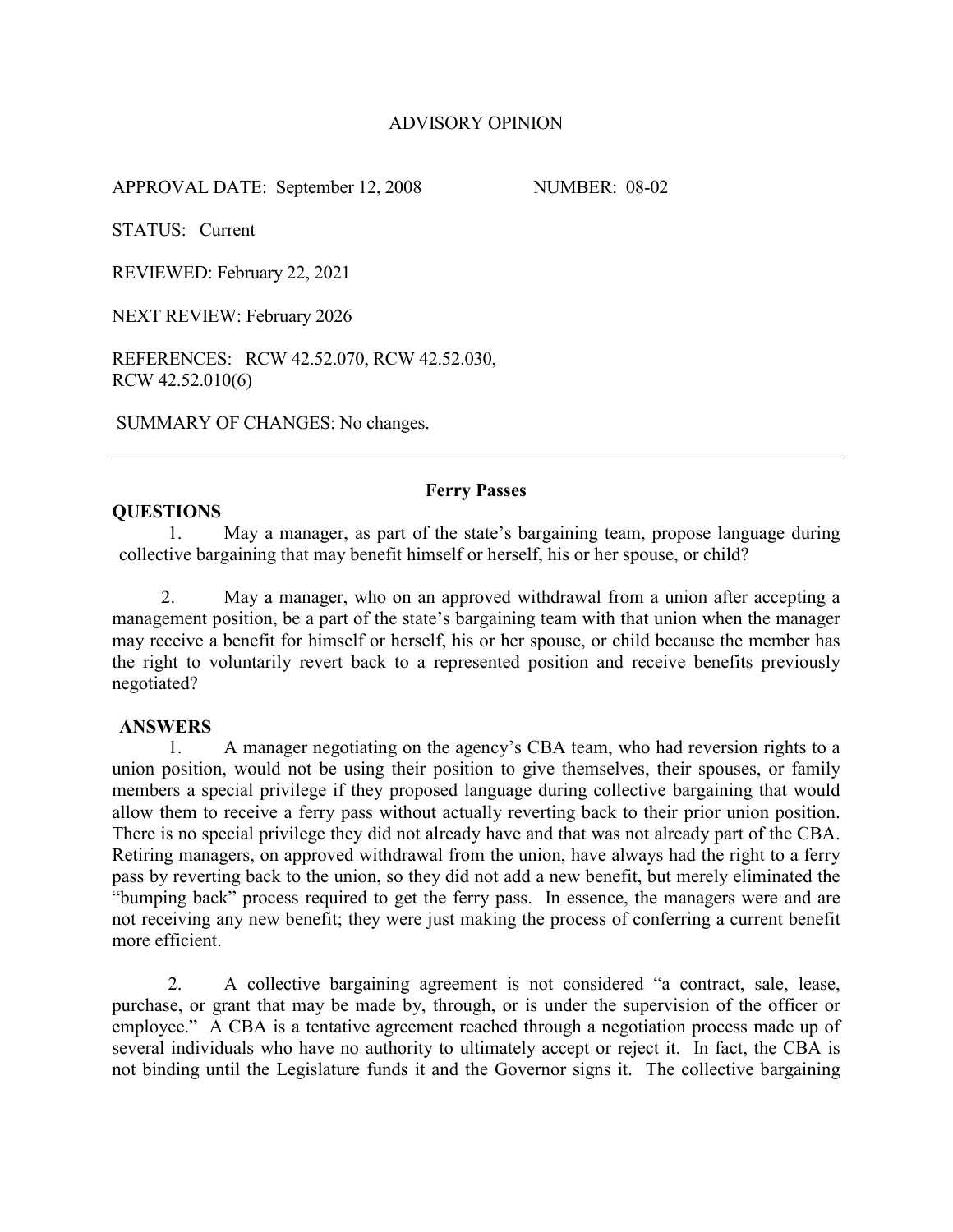process has checks and balances in place to insure that one individual cannot influence the outcome.

# **ANALYSIS**

The Department of Transportation (DOT), in conjunction with the Labor Relations Office, part of the Office of Financial Management, negotiates collective bargaining agreements (CBAs) with their collective bargaining units on a biennial basis. A collective bargaining agreement is an agreement negotiated between a labor union and an employer that sets forth the terms of employment for the employees who are members of that labor union. One of the benefits negotiated into the CBA for ferry workers is an annual ferry pass issued upon retirement to the ferry worker, their spouse and dependent family members (defined as children under the age of 19, or still attending school). Theses passes have been issued to ferry workers for a long time even before the existence of the CBA, when agency policies included these passes.

In the course of a ferry worker's career with DOT, they can promote into a management position. These management positions are not part of the collective bargaining unit, but these new managers may continue their union membership on an "approved withdrawal." This means that they continue to pay union dues, but are not actual members of the collective bargaining unit.

Members who maintain their union membership when promoted to a management position may revert back to their union position prior to retirement to take advantage of the benefits in the CBA that pertained to their prior union position. To accomplish this, the manager "bumps" the person who filled his/her prior union position and that person bumps the person who filled his/her vacated job, and so on down the line. When the worker who reverted back to their prior union position retires, everyone goes back to the positions they held before the reversion.

The questions posed by DOT relate to language that was placed into the Ferry Agents, Supervisors, and Project Administrators Association (FASPAA) 2007-2009 collective bargaining agreement that allowed the managers who were on an approved withdrawal from the union and retiring from DOT to receive ferry passes without first reverting back to their prior union position. A manager who qualified for this provision was part of the agency's negotiating team, and DOT wanted to determine if the manager's presence on the negotiating team was a violation of the Ethics in Public Service Act (the Act), chapter 42.52, RCW.

This opinion answers the above questions with regards to ferry passes only. The first question relates to RCW 42.52.070, Special privileges, which states: Except as required to perform duties within the scope of employment, no state officer or state employee may use his or her position to secure special privileges or exemptions for himself or herself, or his or her spouse, child, parents, or other persons.

To determine whether the negotiating manager used their position on the negotiating team to negotiate a special privilege for themselves, we must first determine what a special privilege is. While the Act does not define the term, "special privileges," *Black's Law Dictionary,* sixth edition, defines "privilege" as a "particular advantage enjoyed by a person beyond the common advantages of other citizens . . .an exceptional or extraordinary power or exemption."